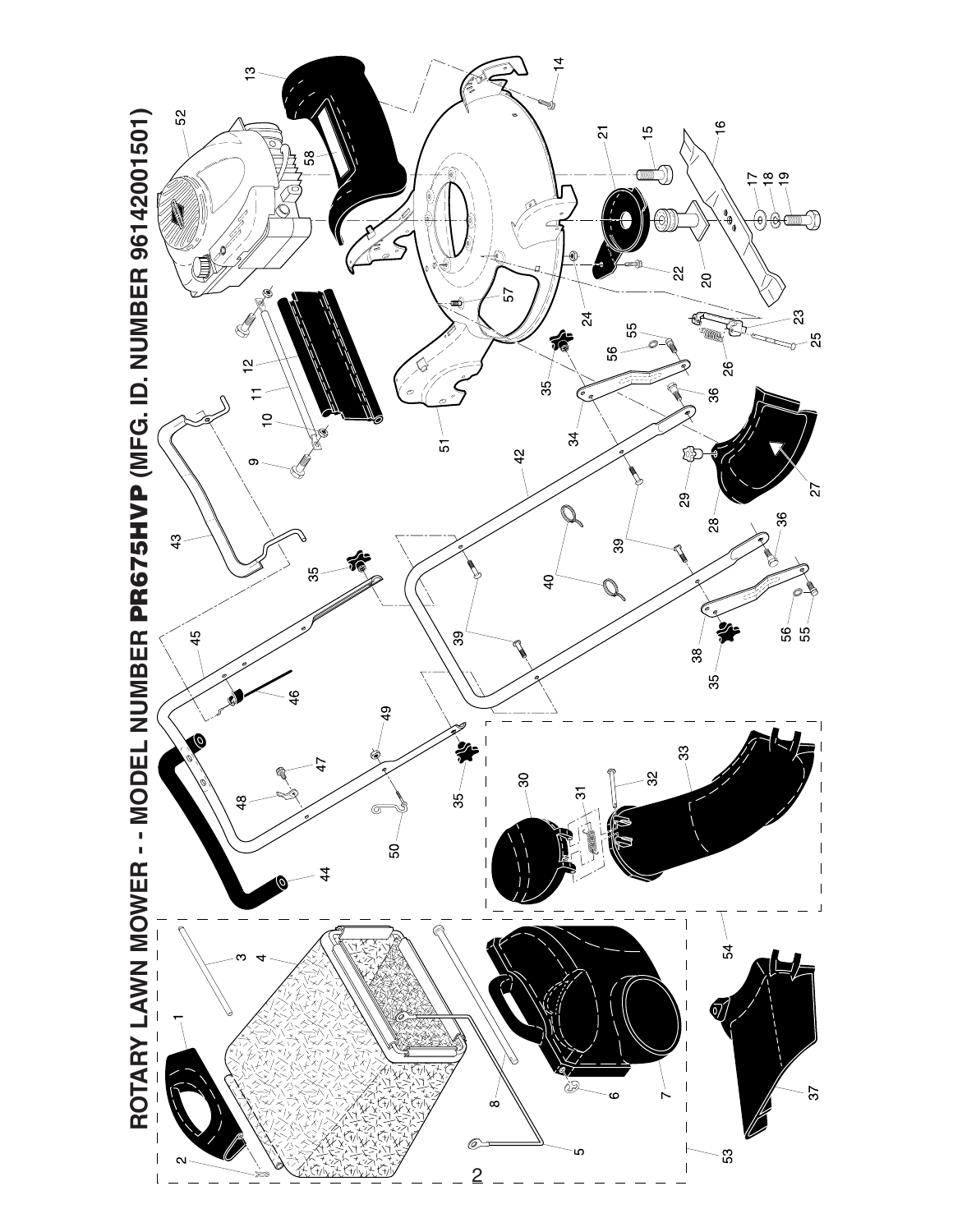| 88505X418<br>PART<br>$\dot{\mathsf{Q}}$ | DESCRIPTION                                                 | KEY<br>NO.<br>က္တ | 88504X418<br><b>PART</b><br>NO. | ROTARY LAWN MOWER - - MODEL NUMBER <b>PR675HVP</b> (MFG. ID. NUMBER 96142001501)<br><b>DESCRIPTION</b> |
|-----------------------------------------|-------------------------------------------------------------|-------------------|---------------------------------|--------------------------------------------------------------------------------------------------------|
| 65322                                   | Handle, Grassbag, Rear<br>Hairpin Cotter                    |                   | 87063X479                       | 马<br>Adjustment Bracket, Lower Handle,<br>Discharge Chute, Plastic                                     |
| 183483                                  | Rod, Rear Handle, Grassbag                                  | 35                | 195552                          | Knob, Star                                                                                             |
| 96369                                   | Grassbag                                                    | 86                | 183465                          | Bolt, Shoulder                                                                                         |
| 188506                                  | Frame, Grassbag                                             | 76                | 185996                          | Deflector, Discharge                                                                                   |
| 2000014                                 |                                                             | 88                | 87064X479                       | Adjustment Bracket, Lower Handle, RH                                                                   |
| 88498X418                               | E-Ring<br>Door, Grassbag<br>Rod, Pivot                      | 89                | 91574                           | Bolt, Handle                                                                                           |
| 72140405<br>83479                       | Screw                                                       | ₽<br>             | 83464X479<br>66426              | Handle Assembly, Lower<br>Wire Tie                                                                     |
| '3800400                                | Nut, Hex                                                    | $\frac{3}{4}$     | 83474                           | Bail, Control                                                                                          |
| 88359X479                               | Tube, Rear Skirt                                            | 4                 | 82748                           | Grip, Foam                                                                                             |
| 90815X428                               | Skirt, Rear                                                 | 45                | 84576                           | Handle Assembly, Upper (Includes Foam Grip)                                                            |
| 95158X418                               | Cover, Front                                                | $\frac{6}{4}$     | 64322                           | Cable, Engine Zone Control                                                                             |
| 84572                                   | Screw, Hex Washer Head                                      | $\ddot{+}$        | 50634                           | Screw                                                                                                  |
| 50406                                   | Bolt, Engine Mounting                                       | $\frac{8}{4}$     | B6899X004                       | Bracket, Upstop                                                                                        |
| 189028                                  | Blade, 21"                                                  | $\overline{4}$    | 132004                          | Locknut, Hex 1/4-20                                                                                    |
| 851074                                  | Washer, Hardened                                            | 50                | 188501                          | Rope Guide                                                                                             |
| 850263                                  | Washer, Lock                                                | 51                | 95147                           | Housing Assembly                                                                                       |
| 191760                                  | Screw, Hex Head, Grade 8                                    |                   |                                 | Engine, Briggs & Stratton, Model Number<br>125K02 (For engine service and replacement parts,           |
| 86766                                   | Adapter, Blade                                              |                   |                                 |                                                                                                        |
| 88510X428                               | Debris Shield                                               |                   |                                 | call Briggs & Stratton at 1-800-233-3723)                                                              |
| 7600406                                 | Screw, Hex Head, Serrated                                   | 53                | 196368                          | Grassbag Assembly, Complete                                                                            |
| 83609                                   | Door<br>Mounting Bracket, Mulcher                           |                   |                                 | Consists of Key Numbers 1-8)                                                                           |
| 751152                                  | Nut, Hex                                                    | 54                | 189014                          | Discharge Chute Assembly, Complete                                                                     |
| 183445                                  | Rod, Hinge                                                  |                   |                                 | Consists of Key Numbers 30-33                                                                          |
| 83446                                   | Door<br>Spring, Mulcher                                     | 55                | 88628                           | Stud, Shoulder, T45                                                                                    |
| 07339X                                  | Decal, Danger                                               | 56                | 2000058                         | $E-Ring, T45$                                                                                          |
| 88507X418                               | <b>Mulcher Door</b>                                         | 57                | 188634                          | Stud, Threaded                                                                                         |
| 83447                                   | Knob                                                        | 58                | 195624                          | Decal, Front Cover                                                                                     |
| 88497X418                               | Door, Discharge Chute                                       |                   | 62300                           | Decal, Warning (not shown)                                                                             |
| 83478<br>83445                          | Spring, Door, Discharge Chute<br>Rod, Door, Discharge Chute |                   | 93733                           | Operator's Manual, English                                                                             |
|                                         |                                                             |                   | 193736<br>197086                | Operator's Manual, French                                                                              |
|                                         |                                                             |                   |                                 | Repair Parts Manual, English / French                                                                  |

NOTE: All component dimensions given in U.S. inches. 1 inch = 25.4 mm. IMPORTANT: Use only Original Equipment Manufacturer (O.E.M.) replacement parts.<br>Failure to do so could be hazardous, damage your lawn mower and void yo **NOTE:** All component dimensions given in U.S. inches. 1 inch = 25.4 mm. **IMPORTANT:** Use only Original Equipment Manufacturer (O.E.M.) replacement parts. Failure to do so could be hazardous, damage your lawn mower and void your warranty.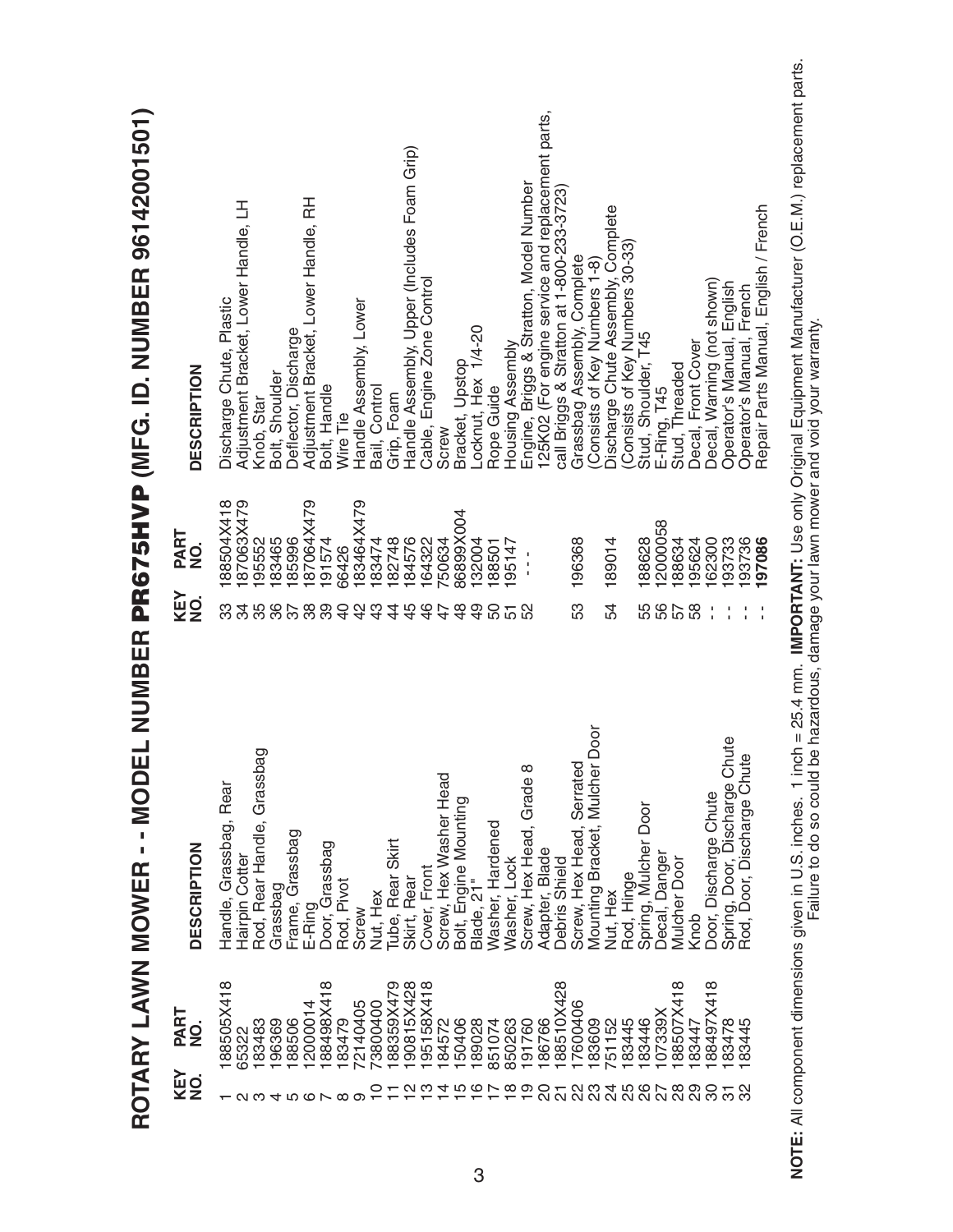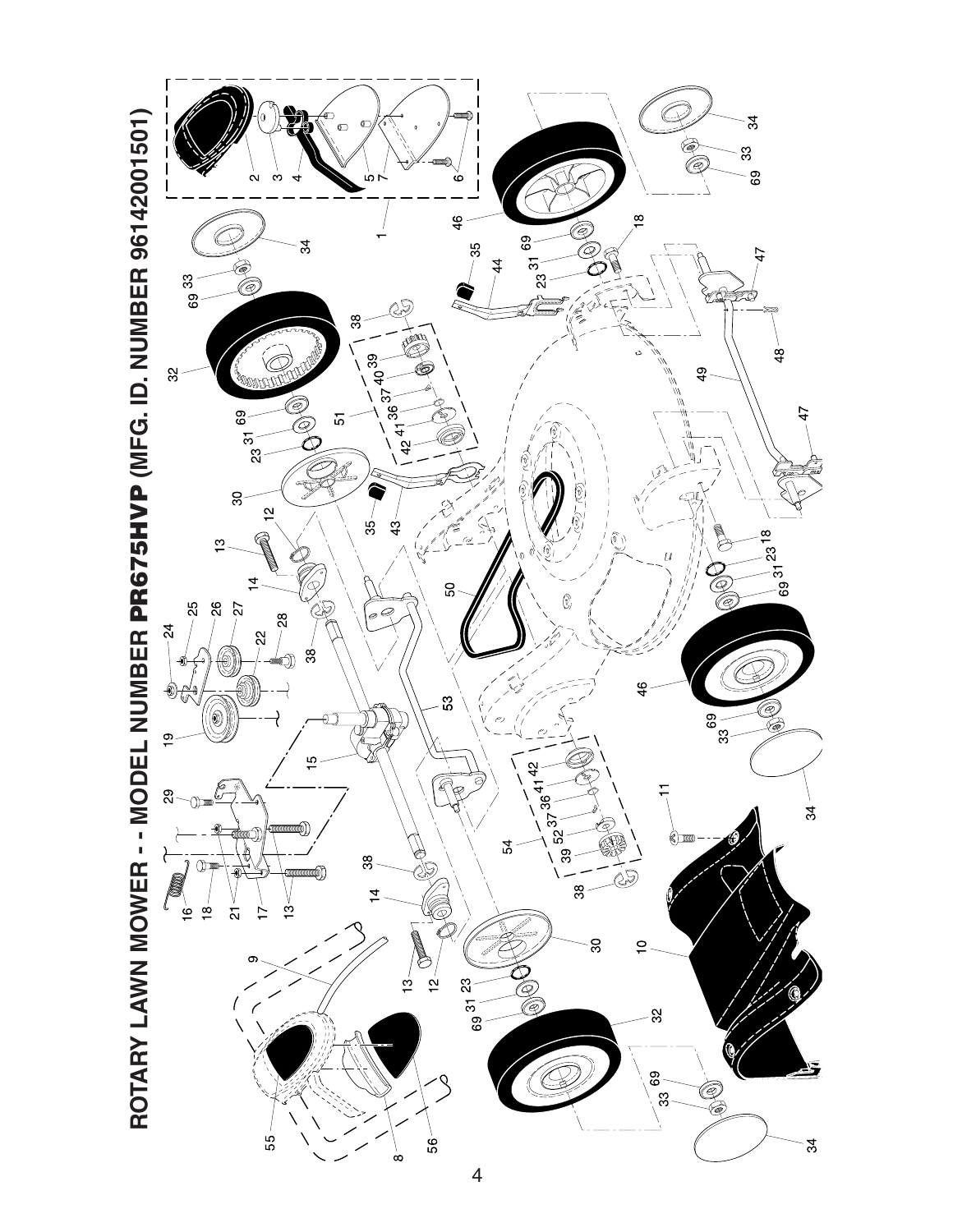| KEY<br>NO.             | PART<br>NO.    | <b>DESCRIPTION</b>                                             | KEY<br>NO.     | PART<br>$\dot{9}$ | <b>DESCRIPTION</b>                                                          |
|------------------------|----------------|----------------------------------------------------------------|----------------|-------------------|-----------------------------------------------------------------------------|
|                        | 195145         | ly, Complete<br>Drive Control Assembl                          | 89             | 17060410          | Screw 1/4-20 x 1/16                                                         |
|                        |                | (Consists of Key Numbers 2 through 7)                          |                | 183457            | Cover, Dust, Wheel                                                          |
|                        | 188277         | $\overline{\mathsf{Top}}$<br>Cover, Drive Control,             |                | 88348             | Washer, Flat 1/2                                                            |
| ດ ຕ                    | 187353         | <b>Pulley, Drive Control</b>                                   |                | 192622            | Wheel & Tire Assembly, Rear, Driven 9 x 2-1/4                               |
|                        | 195747         | Lever, Drive Control                                           |                | 83923             | Nut, Hex                                                                    |
| 45678                  | 88276          | Cover, Drive Control, Bottom                                   | ನ              | 183695X421        | Hubcap                                                                      |
|                        | 181698         | Screw, Torx Head #8-5/8                                        |                | 183437X421        | Knob                                                                        |
|                        | 479<br>84212X  |                                                                |                | 188291            | Spring, Torsion                                                             |
|                        | 84987          | Bracket, Mounting, Drive Control<br>Cap, Drive Control, Bottom | 5867           | 175098            | Pawl                                                                        |
| တ                      | 195145         | Cable, Drive Control                                           | 38             | 2000058           | E-Ring                                                                      |
|                        | 188356X418     | Cover Assembly, Drive                                          | 89             | 75103             | Gear                                                                        |
|                        | 184571         | Screw                                                          | $\overline{a}$ | 175105            | Retainer, Drive, LH                                                         |
|                        | 12000012       | Ring, Retaining                                                | $\frac{4}{5}$  | 75104             | Disc, Drive                                                                 |
|                        | 183450         | Screw                                                          | $\frac{2}{3}$  | 184172            | Seal, Friction                                                              |
| $777790$<br>$7979929$  | 187120         | Bearing / Axle Suppor                                          | ဘ္             | 88508X004         | Lever, Selector, Wheel Height, Rear<br>Lever, Selector, Wheel Height, Front |
|                        | 188294         | (See Breakdown)<br>Gear Case Assembly                          | 4              | 88509X004         | Front                                                                       |
|                        | 194124         | Spring, Return                                                 | 9              | 92232             | $9 \times 2 - 1/4$<br>Wheel & Tire Assembly, Front                          |
|                        | 004<br>194122X | <b>Drive Pulley</b><br>Bracket, Gear Case /                    | 47             | 83438             | Bushing, Front Axle                                                         |
|                        | 163409         | Screw                                                          | $\frac{8}{4}$  | 69675             | Retainer, Hairpin Cotter                                                    |
|                        | 194128         | Pulley, Drive                                                  | $\frac{9}{4}$  | 92431X004         | Torque Shaft Assembly, Front                                                |
| $\overline{\Omega}$    | 132004         | Nut, Hex                                                       | 50             | 83688             | Belt, Drive                                                                 |
| $\mathbf{\Omega}$      | 193791         | Pulley Assembly, V-Groove                                      | 오              | 88331             | Pinion Assembly, LH                                                         |
| 23                     | 188152         | O-Ring                                                         |                | 75102             | Retainer, Drive, RH                                                         |
| $\overline{24}$        | 145212         | Nut, Hex, Flangelock                                           |                | 92138X004         | Rear Axle Assembly                                                          |
| ഥ<br>$\mathbf{\Omega}$ | 73930500       | Nut, Hex, Lock                                                 | 54             | 88330             | Pinion Assembly, RH                                                         |
| ဖ<br>$\mathbf{\Omega}$ | 194123X004     | dler Arm                                                       |                | 195175            | Decal, Drive Control Operation                                              |
| $\frac{28}{28}$        | 166043         | Pulley, Idler                                                  | 56             | 185913            | Decal, Drive Control Adjustment (Bottom)                                    |
|                        | 60829          | Bolt, Hex Head, Shoulder                                       |                | 51068             | Bearing, Ball (Wheel)                                                       |

**ROTARY LAWN MOWER - - MODEL NUMBER PR675HVP (MFG. ID. NUMBER 96142001501)**

ROTARY LAWN MOWER - - MODEL NUMBER PR675HVP (MFG. ID. NUMBER 96142001501)

**NOTE:** All component dimensions given in U.S. inches. 1 inch = 25.4 mm. **IMPORTANT:** Use only Original Equipment Manufacturer (O.E.M.) replacement parts. NOTE: All component dimensions given in U.S. inches. 1 inch = 25.4 mm. IMPORTANT: Use only Original Equipment Manufacturer (O.E.M.) replacement parts.<br>Failure to do so could be hazardous, damage your lawn mower and void yo Failure to do so could be hazardous, damage your lawn mower and void your warranty.